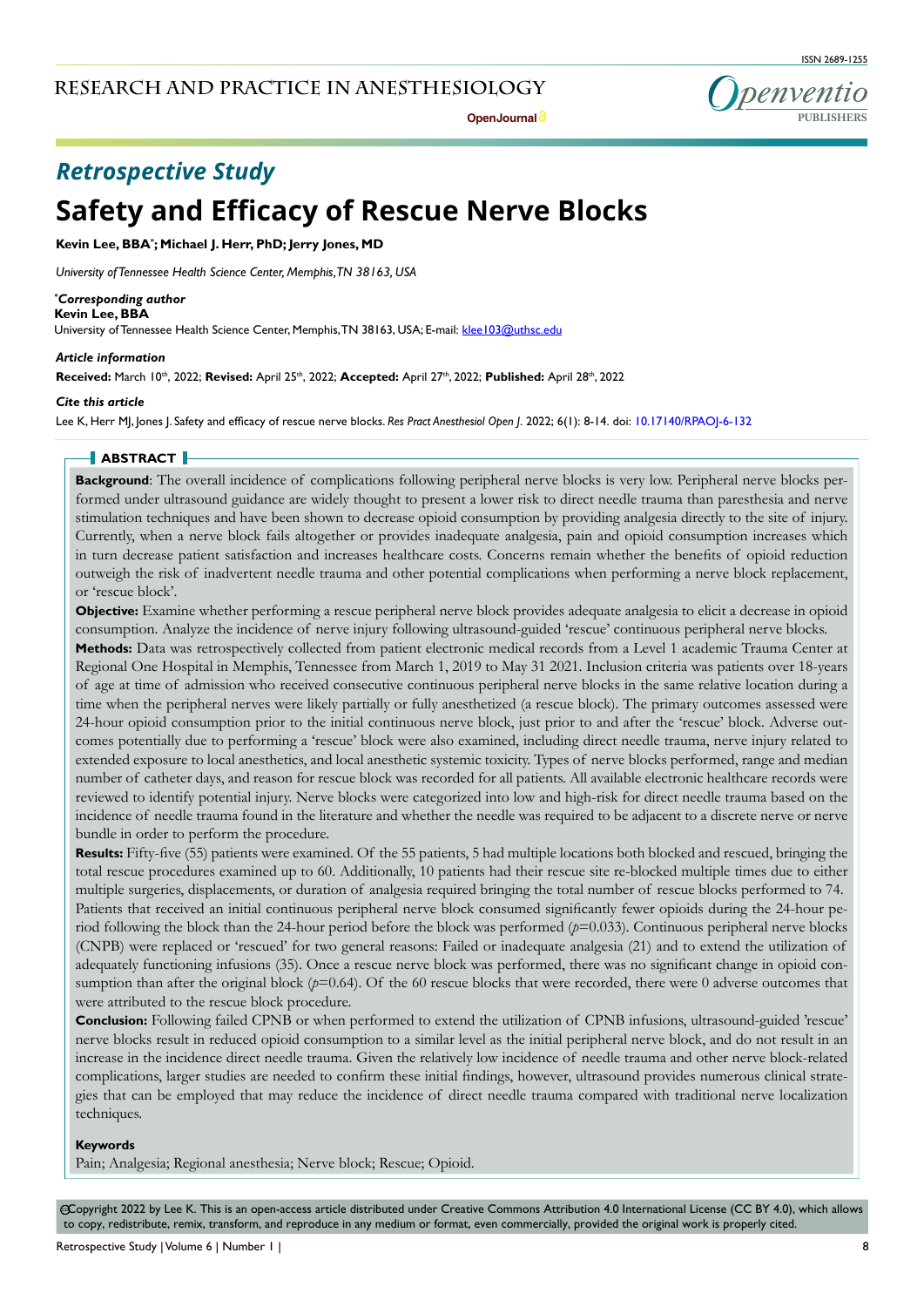#### **INTRODUCTION**

The benefits of regional anesthesia (RA) for acute pain con-**L** trol have been well-documented to include decreased opioid consumption, increased patient satisfaction, and decreased cost for both hospital and patient.[1-5](#page-5-0) The benefits of using United States (US) in regional anesthesia include faster analgesic onset, shorter procedure duration, lower dose of local anesthetic (LA) used, decreased incidence of local anesthetic systemic toxicity (LAST), and lower incidence of direct needle trauma.<sup>[5-10](#page-5-1)</sup>

When nerve blocks fail or are ineffective, there is usually an increased dependence on opioids which is associated with increased 30-day readmittance rate, opioid use dependance, and increased length of hospital stay, as well as other complications.<sup>[5,](#page-5-1)[11](#page-6-0)</sup> Whether the nerve or nerve plexus is partially or fully anesthetized, concern historically exists about the risk of direct needle trauma with a rescue block. Nerve stimulation is ineffective in this setting, but it is unclear if this concern is well-founded in this setting of US-guidance.[12](#page-6-1) In many ways, performing a 'rescue' nerve block after previously failed or partially-functioning nerve block can be compared with the risks of performing RA while a patient is heavily sedated or under general anesthesia. While US has been shown as an effective tool for performing nerve blocks for patients under general anesthesia and in heavily sedated patients, one cannot rely on patient feedback to recognize close needle approximation to the nerve in this situation.<sup>[13,14](#page-6-2)</sup>

In the same way, US can be used to perform a rescue nerve block at a site where LA has been previously administered. US-guidance allows for real-time needle visualization as well as opportunity to perform techniques that do not require close needle approximation. These differences, along with a new appreciation for the negative consequences of opioids, may represent a much different risk benefit ratio to perform rescue blocks than in previous eras. This retrospective study examines the efficacy and safety of US-guidance in performing rescue nerve blocks in an acute trauma patient population.

#### **MATERIALS AND METHODS**

#### **Methods**

Institutional review board (IRB) approval was obtained through University of Tennessee Health Science Center before the study began (IRB acceptance 21-08120-XP). Patients were selected from Regional One Health, a 337 bed level 1 trauma center. Inclusion criteria consisted of being over the age of 18 at the time of admission and having at least one failed nerve block that was replaced during a single in-patient visit. This retrospective study examines the efficacy and safety of US-guidance in performing rescue nerve blocks in an acute trauma patient population. Once selected, patient data was de-identified and collected into a password protected Excel sheet for analysis.

All continuous peripheral nerve blocks (CPNB's) utilized were grouped into high-risk (brachial plexus, saphenous, lateral



femoral cutaneous, popliteal sciatic) and low-risk (erector spinae plane (ESP), subpectoral, serratus, rectus sheath, subgluteal sciatic, femoral and fascia iliaca) categories based on the need for close needle to nerve proximity required to perform the CPNB. To determine if a CPNB was functioning to some degree, and therefore represented a potentially increased risk of direct needle trauma, daily acute pain service (APS) progress note assessments were reviewed. Degree of objective evidence of appropriate loss of cold sensation or numbness (and motor weakness for extremities) was considered a partially or fully functioning CPNB, while denial of loss of cold sensation (and fully intact motor function for extremities) was considered a non-functioning CPNB. In situations where a physical exam was not possible such as with amputations, increased opioid consumption and increased patient-reported pain were utilized to identify functioning and non-functioning CPNB's. All opioids consumed 24-hours prior to and after initial and rescue nerve blocks was collected and converted to morphine milli-equivalents (MMEs) based on standard conversion ratios.

#### **Statistical Analysis**

A sample size of 55 patients was identified. Data was imported to Tableau for grouping, Excel was used for statistical analysis, and GraphPad was used to generate figures.

#### **RESULTS**

Patient's demographics and risk factors associated with an increased risk of nerve injury are shown in Table 1. Of the 55 patients examined, 5 had two CPNB rescue block sites, so these were included to bring the total rescue blocks sites performed up to 60. While 10 patients had their rescue site re-blocked multiple times bringing the total number of rescue blocks performed to 74, conditions were similar to the initial rescue block in each case, therefore, only data on the initial rescue nerve block data was collected.

| <b>Table 1.</b> Patient Characteristics (n=55) |
|------------------------------------------------|
|                                                |
|                                                |
| 45.7 (18-78)                                   |
| 93.8 (30.4)                                    |
| 36/19                                          |
| 13 (24%)                                       |
| 9 (16%)                                        |
| 5 (9%)                                         |
|                                                |

There was no statistically significant difference in the time required to perform initial nerve blocks compared to rescue nerve blocks overall  $(p=0.633)$ , and there was no significant difference in time to perform initial and rescue blocks for high nerve blocks  $(p=0.65)$ . There was, however, a statistically significantly reduction in the time required to perform rescue nerve blocks compared to initial nerve blocks in the low-risk group  $(p=0.019)$ . Initial and nerve blocks remained in place for an average of 5.2-days before replacement. Rescue nerve blocks remained in place for an average of 6.5-days, thus the average combined number of catheter days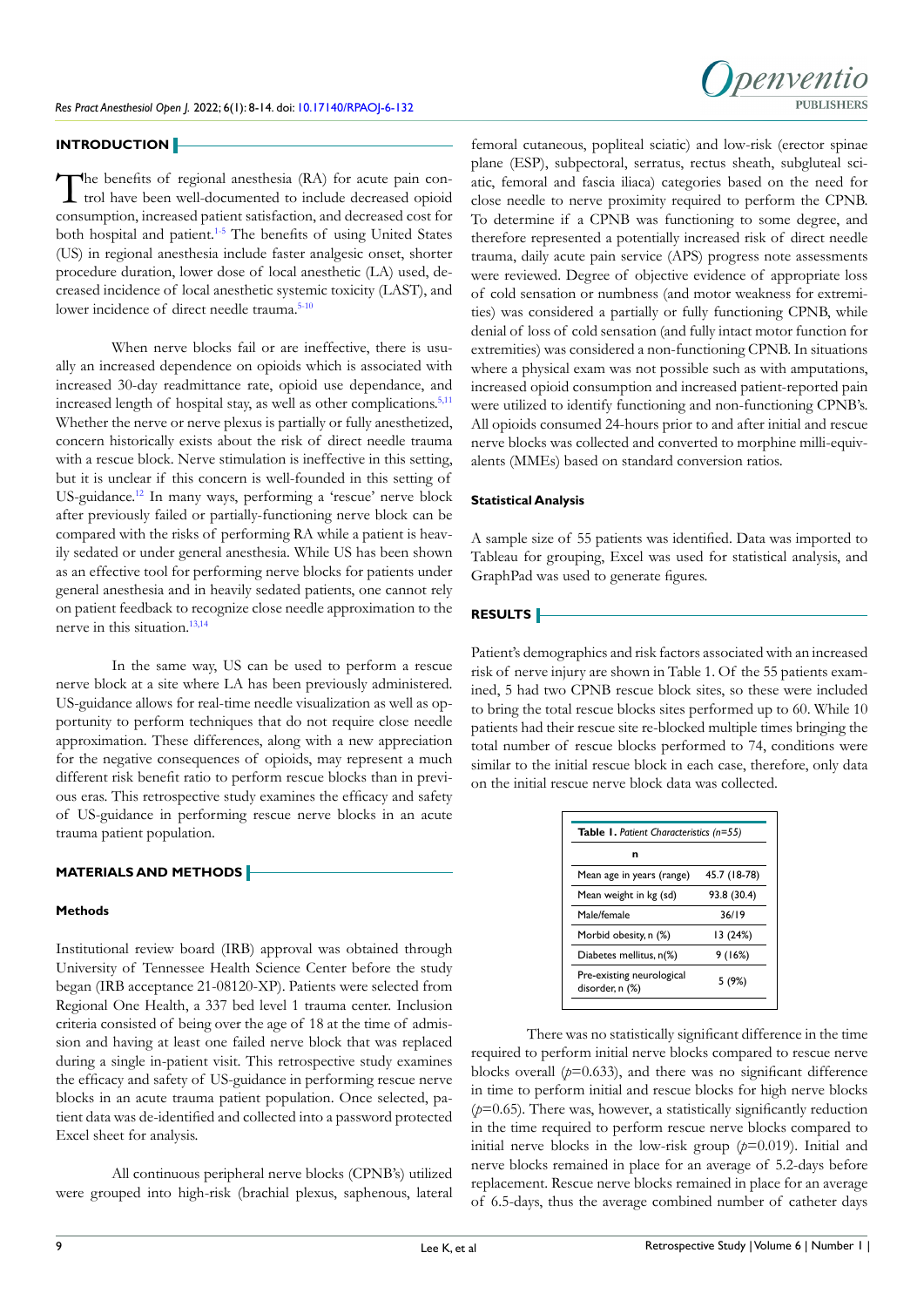

#### *Res Pract Anesthesiol Open J.* 2022; 6(1): 8-14. doi: [10.17140/RPAOJ-6-132](http://dx.doi.org/10.17140/RPAOJ-6-132)

|                        | # of Initial<br><b>Nerve Blocks</b><br><b>Performed</b> | Time to<br><b>Perform Initial</b><br><b>Block (min)</b> | Time to<br><b>Perform Rescue</b><br><b>Block (min)</b> | <b>Average Initial</b><br><b>Block Catheter</b><br>Days | <b>Average Rescue</b><br><b>Block Catheter</b><br>Days | Average<br>Combined<br><b>Catheter Days</b> | <b>Maximum</b><br>Combined<br><b>Catheter Days</b> |
|------------------------|---------------------------------------------------------|---------------------------------------------------------|--------------------------------------------------------|---------------------------------------------------------|--------------------------------------------------------|---------------------------------------------|----------------------------------------------------|
| <b>High-Risk</b>       | 31                                                      | 9.7                                                     | 11.1                                                   | 3.9                                                     | 5.6                                                    | 9.5                                         | 24                                                 |
| <b>Brachial plexus</b> | $\overline{10}$                                         | 11.2                                                    | 9.8                                                    | 5.3                                                     | 4.9                                                    | 10.2                                        | 25                                                 |
| Lat Fem Cutaneous      | 4                                                       | 11.5                                                    | 9.3                                                    | 5.7                                                     | 4.7                                                    | 10.4                                        | $\overline{13}$                                    |
| Popliteal Sciatic      | 16                                                      | 11.6                                                    | 12.9                                                   | 4.7                                                     | 5.6                                                    | 10.3                                        | 24                                                 |
| Saphenous              |                                                         | 7.0                                                     | 13.0                                                   | 0                                                       | 13.0                                                   | 13.0                                        | 3                                                  |
| Low-Risk               | 29                                                      | 14.5                                                    | 7.9                                                    | 4.9                                                     | 7.3                                                    | 12.2                                        | 27                                                 |
| <b>ESP</b>             | 3                                                       | 13.3                                                    | 12.6                                                   | 4.4                                                     | 6.5                                                    | 10.9                                        | 21                                                 |
| Femoral                |                                                         | 12.0                                                    | 9.0                                                    | $\overline{2}$                                          | 10.5                                                   | 12.5                                        | 12.5                                               |
| Fascia Iliaca          | 5                                                       | 16.4                                                    | 9.6                                                    | 4.4                                                     | 7.2                                                    | 11.6                                        | 23                                                 |
| Serratus               | 5                                                       | 13.0                                                    | 8.6                                                    | 8.6                                                     | 4.2                                                    | 12.8                                        | 28                                                 |
| Subgluteal Sciatic     | 3                                                       | 18                                                      | 9.7                                                    | 6                                                       | 10.7                                                   | 16.7                                        | 27                                                 |
| Subpectoral            | $\overline{2}$                                          | 23.5                                                    | 10.5                                                   | 4.0                                                     | 3.0                                                    | 7.0                                         | 7                                                  |

was 11.52-days. The average and maximum number of combined catheter days for each nerve block type is listed in Table 2.

Both the initial nerve block and rescue block procedure notes were checked for noted difficulty during the procedure. There were only 3 (5%) patients that had both a complex original block and rescue block, while there were 12 and 13 patients that had noted complexity in the original and rescue blocks, respectively. The majority of the listed reasons for being a difficult procedure in both the initial and rescue blocks was either due to the presence of subcutaneous air or difficult patient positioning due to pain from the existing injury. Reasons for replacement of functioning CPNB's were due to either accidental catheter removal because catheters would be in the surgical field or as a preventive measure against infection risk. Failed or inadequate CPNB's occurred either immediately or over time in 21 of 74 occurrences. In 2 high-risk and 2 low-risk CPNB's, the reason for replacement was not clearly described in the APS notes. There was no significant correlation between the type of nerve block performed and the reason a rescue was needed (r=0.48, *p*=0.27). Table 3 shows the reasons for nerve block replacement for high- and low-risk sites.

| <b>Reason for Rescue Block</b>           | <b>High-Risk</b> | Low-Risk |
|------------------------------------------|------------------|----------|
| <b>Extended utilization</b>              | 22               | 13       |
| Catheter dislodged or accidently removed | 6                | 6        |
| Infection prevention measure             | 6                |          |
| Surgery (catheter in surgical field)     | 10               | 6        |
| Failed or inadequate analgesia           |                  | 14       |
| Incomplete or unsuccessful block         | 6                | 13       |
| Leaking catheter                         |                  |          |
| Other                                    |                  |          |

Sensory and motor examinations immediately prior to rescue nerve blocks were evaluated and are summarized in Figure 1. When bandages or dressings interfered with a proper physical exam or there was a lack of an extremity to evaluate, this is listed as 'unable to assess'. A partially or fully functioning CPNB was

confirmed 98% of the time that rescue blocks were performed. Only 3 patients denied a decrease in cold sensation prior to rescue blocks. Of the 23 patients where the initial nerve block was unable to be assessed by physical exam, 6 reported an increase in pain between the initial block and pre-rescue physical exam which prompted their rescue block. Pain resolved after their rescue nerve block. The remaining 17 patients had nerve blocks rescued without evidence of failed CPNB or inadequate analgesia for previously described reasons in Table 3.



Opioid consumption was examined daily, 24-hours before the initial nerve block was performed, 24-hours after the initial nerve block, before the rescue nerve block, and after the rescue nerve block. Figure 2 shows opioid consumption by time relative to the initial and the rescue blocks. There was a significant decrease in average opioid consumption immediately after the initial block  $(p=0.033)$ , as well as a significant decrease between the pre-initial block average and the post-rescue average (*p*=0.027). There was no significant difference between average opioid consumption immediately after initial block and post-rescue (*p*=0.64). When the initial nerve blocks that were replaced due to failure or inadequacy were examined separately, there was a decrease in opioid use following rescue block that did not reach statistical significance (Table 4). As anticipated, a change in opioid consumption did not occur when functioning nerve blocks were rescued in order to extend utilization of the CPNB. Daily evaluation of opioid consumption revealed that 24 (40%) patients reached zero opioid consumption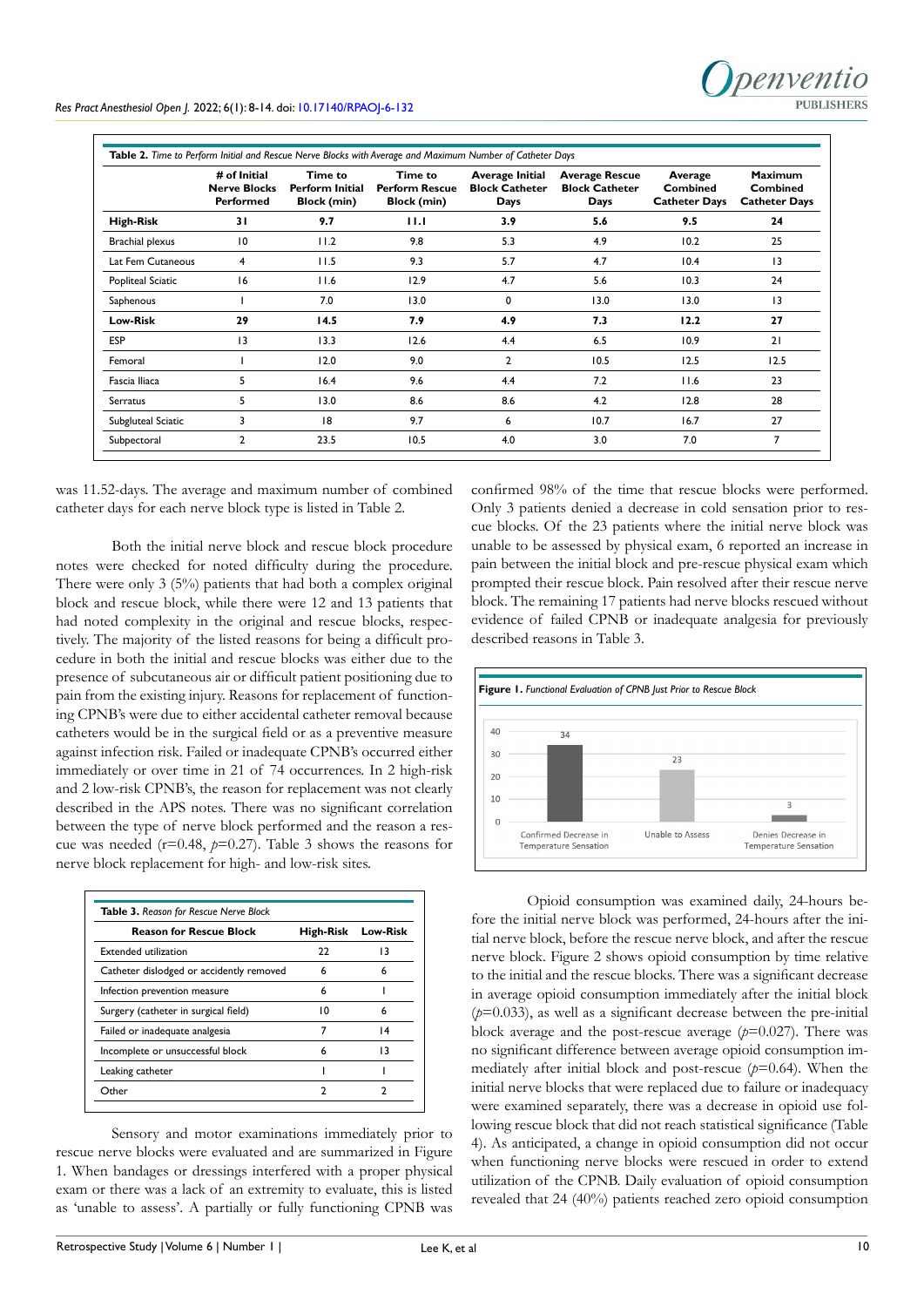

| Table 4. 24-Hour Opioid Consumption by Reason for Rescue Block |                                                |                                                             |                                          |                                           |  |  |  |  |
|----------------------------------------------------------------|------------------------------------------------|-------------------------------------------------------------|------------------------------------------|-------------------------------------------|--|--|--|--|
| <b>Repicement</b><br>Reason                                    | <b>Pre-Block 24 Hour</b><br><b>Average MME</b> | <b>Immediately Post Block 24</b><br><b>Hour Average MME</b> | Pre-Rescue 24<br><b>Hour Average MME</b> | Post-Rescue 24<br><b>Hour Average MME</b> |  |  |  |  |
| <b>Extended Utilization</b>                                    | 33.42                                          | 21.71                                                       | 18.55                                    | 23.60                                     |  |  |  |  |
| Failed or Inadequate                                           | 37.69                                          | 20.65                                                       | 23.00                                    | 11.43                                     |  |  |  |  |
| Other                                                          | 215.13                                         | 26.63                                                       | 3.75                                     | 18.75                                     |  |  |  |  |

an average of 2.9 (2.2 standard deviation (SD)) days after the initial nerve block was performed as shown in Figure 3.





plete failure, partially functioning, or fully functioning based on pre-rescue exam findings. Complete failure was defined as denial of decreased temperature sensation, increase of pain sensation, and increase in opioid consumption. A fully functioning block was defined as confirmed loss of temperature or motor sensation on physical exam, or when unable to assess, both decreased opioid consumption and decrease in pain sensations. The remainder were

grouped into partially functioning.

Initial nerve blocks were grouped into complete failure, partially functioning, or fully functioning based on pre-rescue exam findings or new complaints of pain with increased opioid consumption (Figure 4). Fully Functioning nerve blocks were those having a confirmed loss of temperature or motor sensation on physical exam, or when unable to assess, both an ongoing decrease in opioid consumption and a decrease in pain were present. Complete failure of the nerve block was defined when there was no decrease in temperature sensation at all with full motor function on physical exam along with an increase in pain and an increase in opioid consumption. This circumstance was identified for only one patient. The remainder of the nerve blocks were grouped into the partially functioning category which included physical examinations that described some decrease in cold sensation or motor function without an increase in opioid consumption but with some increase in reported pain.



Subjective data was collected on patient-reported reductions in pain immediately following initial and rescue nerve blocks (Figure 5). There were 39 patients (65%) that reported a reduction in pain immediately after the initial nerve block compared to 34 patients (56%) that reported a reduction in pain immediately after receiving the rescue block.

All APS patients undergo a 'clamp trial' prior to discharge to determine if an outpatient CPNB infusion is warranted or when evidence suggests that the CPNB is no longer required. At this time, neurologic injury may be identified once the CPNB has fully worn off. Further, the APS continues to follow outpatients by telephone until their CPNB has been removed at which time, patients can still contact the APS with newly recognized neurologic concerns that arise after the CPNB has resolved fully. Data was collected during the initial hospitalization and in surgical clinic follow-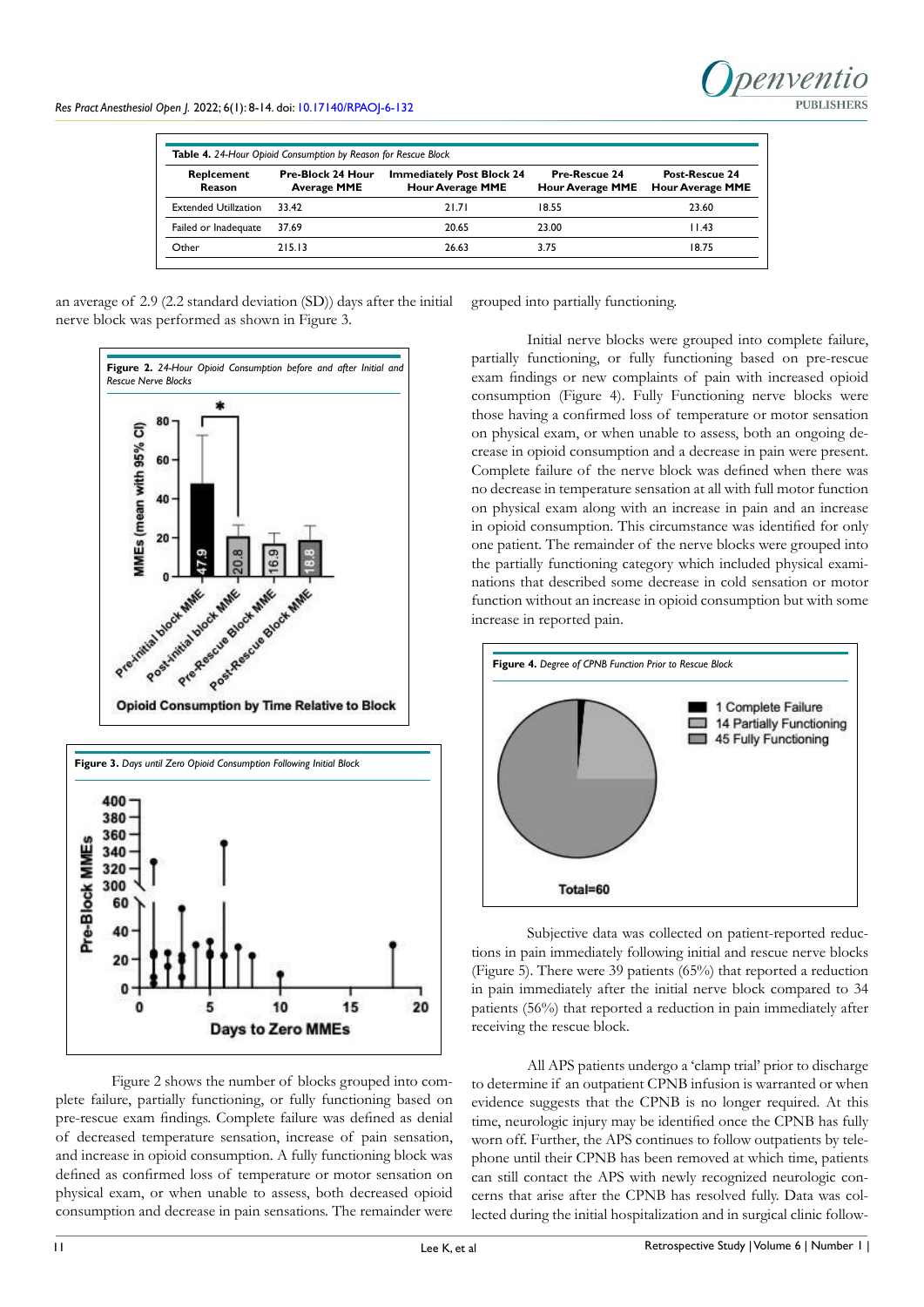



up appointments afterward to determine if there was evidence to suggest lasting injury to nerves that was potentially attributable to the rescue nerve block (Figure 6). There were no surgical or APS notes for any patient where nerve injury was discussed or described during their initial hospitalization. Follow-up clinic visit notes for 36 patients were available for review, and no evidence to suggest lasting damage to nerves that was potentially attributable to the rescue nerve block for any of these patients. For 19 patients, no meaningful information could be found pertaining to their health or wellness after discharge from the initial hospitalization. There was no evidence of minor or major signs or symptoms of LAST in the APS procedure notes or other APS notes in any of the patients in this study.

Reviewing the available medical records on 55 patients encompassing 60 rescue nerve block sites and a total of 74 rescue blocks performed, there was no evidence of nerve injury that could be attributed to direct needle trauma or extended exposure of nerves to local anesthetics due to rescue blocks performed on patients with partially or fully anesthetized nerves.

## **DISCUSSION**

The results from this study indicate that by replacing an inadequate CPNB, opioid consumption returns back to the reduced baseline amount immediately present after an initial nerve block. Patient pain ratings are better controlled after both initial and rescue nerve blocks; this is both an indicator of block success and has been

shown to correlate with patient satisfaction.<sup>[5,](#page-5-1)[15](#page-6-3)</sup>

As well, continuing the utilization of a functioning CPNB maintains reduced opioid consumption. This is further supported by a similar number of patients that reported a reduction in pain following initial and rescue nerve blocks. The continued utilization of a CPNB after acute trauma leads to zero opioid consumption in many patients. While not evaluated in this study, replacing a failed nerve block or extending the utilization of a functioning CPNB could lead to additional benefits of lowering opioid consumption such as decreased hospital costs, decreased length of stay and low-er 30-day readmission rate.<sup>1,[16](#page-6-4)</sup>

In this study, most of the rescue nerve blocks were performed after functioning CPNB's were inadvertently removed, were going to be in the surgical field or to minimize the possibility of infection. Other reasons included poor initial catheter placement, leaking catheter dressings, incomplete analgesia, or other unknown reasons. The benefits related to the therapy provided by the CPNB's continued safely for two weeks or more in many cases. If a continuous nerve block is functioning well and either needs to be replaced for continuing analgesia, or becomes dislodged due to surgery or accident, this likely represents a higher risk rescue nerve block due to the presence of anesthetized nerves

Alternatively, a block that fails due to incorrect placement, or other situations where there is no local anesthetic is getting to the desired location would represent a complete block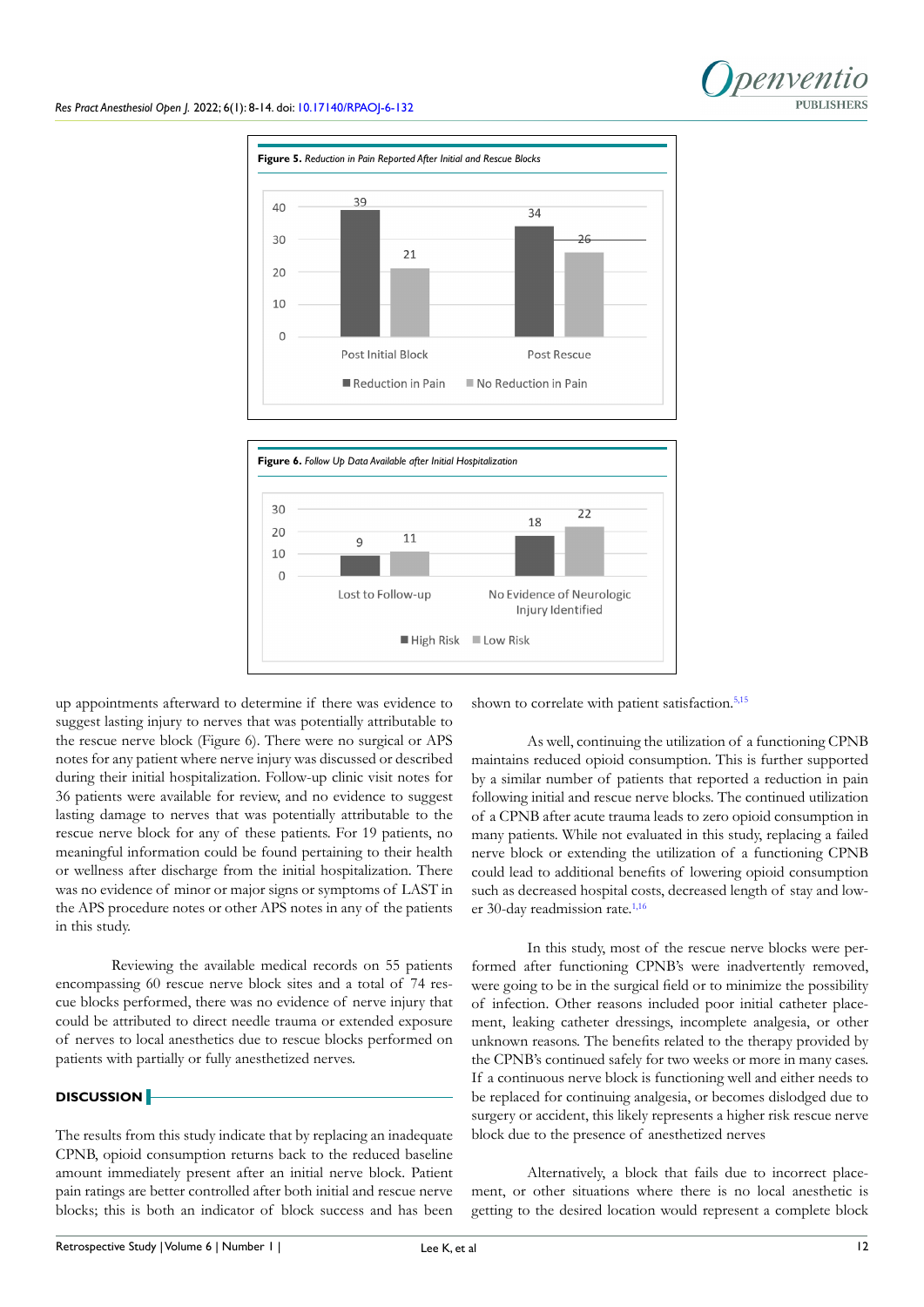#### *Res Pract Anesthesiol Open J.* 2022; 6(1): 8-14. doi: [10.17140/RPAOJ-6-132](http://dx.doi.org/10.17140/RPAOJ-6-132)

failure, and thus a much lower-risk of direct needle trauma with a rescue nerve block. An elevated risk of nerve injury related to performing a rescue nerve block was established in this study by objectively confirming through physical exam and by inference when previously well-controlled pain was reported by patients to have worsened and was accompanied by an increase in opioid consumption. However, out of 55 patients who had 74 rescue nerve blocks performed on 73 partially or fully functioning nerve blocks, 37 were confirmed to have no damage related to the rescue block. The remaining 18 were lost to follow-up, but no evidence of nerve injury was identified in the chart during their hospitalization. This evidence was present for rescue nerve blocks categorized as high and low-risk of direct needle injury in an acute trauma setting in the presence of additional risk factors to nerve injury.

Weaknesses of this study include the retrospective nature of the design, the relatively few cases presented and the loss to follow-up of several patients. Further, the clamp trial process may have be able to identify some patients with evidence of neurologic injury, however, full resolution of the CPNB does not always occur prior to restarting the CPNB when pain returns, and the APS may not continue following some patients long enough after discontinuing a CPNB to identify evidence of subtle injury. Patients lost to follow-up may believe that ongoing neurologic symptoms are expected and defer reporting these symptoms. These issues may be a reason for the lack of recognized neurologic injury.

While the risks of direct needle trauma when performing a rescue nerve block are not to be understated, US-guidance provides ways to minimize this through direct needle visualization and by performing nerve blocks distant to nerves that were unavailable with previous nerve-localization techniques. For example, when performing femoral or fascia iliaca nerve blocks, a 'plane approach' can be utilized similar to an EPS block. In this scenario, the needle is aimed a distance away from the femoral nerve under the fascia iliaca, therefore not requiring the needle to come in close proximity with the nerve.<sup>12</sup> Additionally, in many cases, the presence of previously administered LA can actually provide a hypoechoic 'cushion' surrounding the nerve, making visualization of the target nerve easier and providing a safe place to deposit local anesthetic that is not immediately adjacent to the nerve. In the case of a popliteal sciatic nerve block, without touching the common peroneal and tibial nerves as shown in the image below (Figure 7). This 'hypoechoic cushion' and the presence of previously administered LA



LA may be one reason that low-risk rescue nerve blocks were performed more quickly than the initial nerve blocks.

## **CONCLUSION**

US-guided rescue nerve blocks have been shown to be safe and effective in reducing and keeping opioid consumption low, as well as in improving pain. While there are risks of performing rescue nerve blocks, 74 rescue nerve blocks were performed in 55 trauma patients without evidence of adverse outcomes related to direct nerve injury in the presence of partially or fully anesthetized sensory nerves. Larger prospective studies are needed to confirm the initial findings of this study.

## **FUNDING**

This research did not receive any specific grant from funding agencies in the public, commercial, or not-for-profit sectors.

## **CONFLICTS OF INTEREST**

The authors declare that they have no conflicts of interest.

#### **REFERENCES**

<span id="page-5-0"></span>1. Oderda GM, Gan TJ, Johnson BH, Robinson SB. Effect of opioid-related adverse events on outcomes in selected surgical patients. *J Pain Palliat Care Pharmacother*. 2013; 27(1): 62-70. doi: [10.3109/15360288.2012.751956](http://doi.org/10.3109/15360288.2012.751956)

2. Alam A, Gomes T, Zheng H, Mamdani MM, Juurlink DN, Bell CM. Long-term analgesic use after low-risk surgery: A retrospective cohort study. *Arch Intern Med*. 2012; 172(5): 425-430. doi: [10.1001/archinternmed.2011.1827](http://doi.org/10.1001/archinternmed.2011.1827)

3. Sun EC, Darnall BD, Baker LC, Mackey S. Incidence of and risk factors for chronic opioid use among opioid-naive patients in the postoperative period. *JAMA Intern Med*. 2016; 176(9): 1286-1293. doi: [10.1001/jamainternmed.2016.3298](http://doi.org/10.1001/jamainternmed.2016.3298)

4. Brummett CM, Waljee JF, Goesling J, et al. New persistent opioid use after minor and major surgical procedures in US adults. *JAMA Surg.* 2017; 152(6): e170504. doi: [10.1001/jamasurg.2017.0504](http://doi.org/10.1001/jamasurg.2017.0504)

<span id="page-5-1"></span>5. Abdallah FW, Brull R. The definition of block "success" in the contemporary literature: Are we speaking the same language? *Reg Anesth Pain Med*. 2012; 37(5): 545-553. doi: [10.1097/](http://doi.org/10.1097/AAP.0b013e3182583b00) [AAP.0b013e3182583b00](http://doi.org/10.1097/AAP.0b013e3182583b00)

6. Warman P, Nicholls B. Ultrasound-guided nerve blocks: Efficacy and safety. *Best Pract Res Clin Anaesthesiol*. 2009; 23(3): 313-326. doi: [10.1016/j.bpa.2009.02.004](http://doi.org/10.1016/j.bpa.2009.02.004)

7. Gray AT. Ultrasound-guided regional anesthesia: Current state of the art. *Anesthesiology*. 2006; 104(2): 368-373, discussion 5A. doi: [10.1097/00000542-200602000-00024](http://doi.org/10.1097/00000542-200602000-00024)